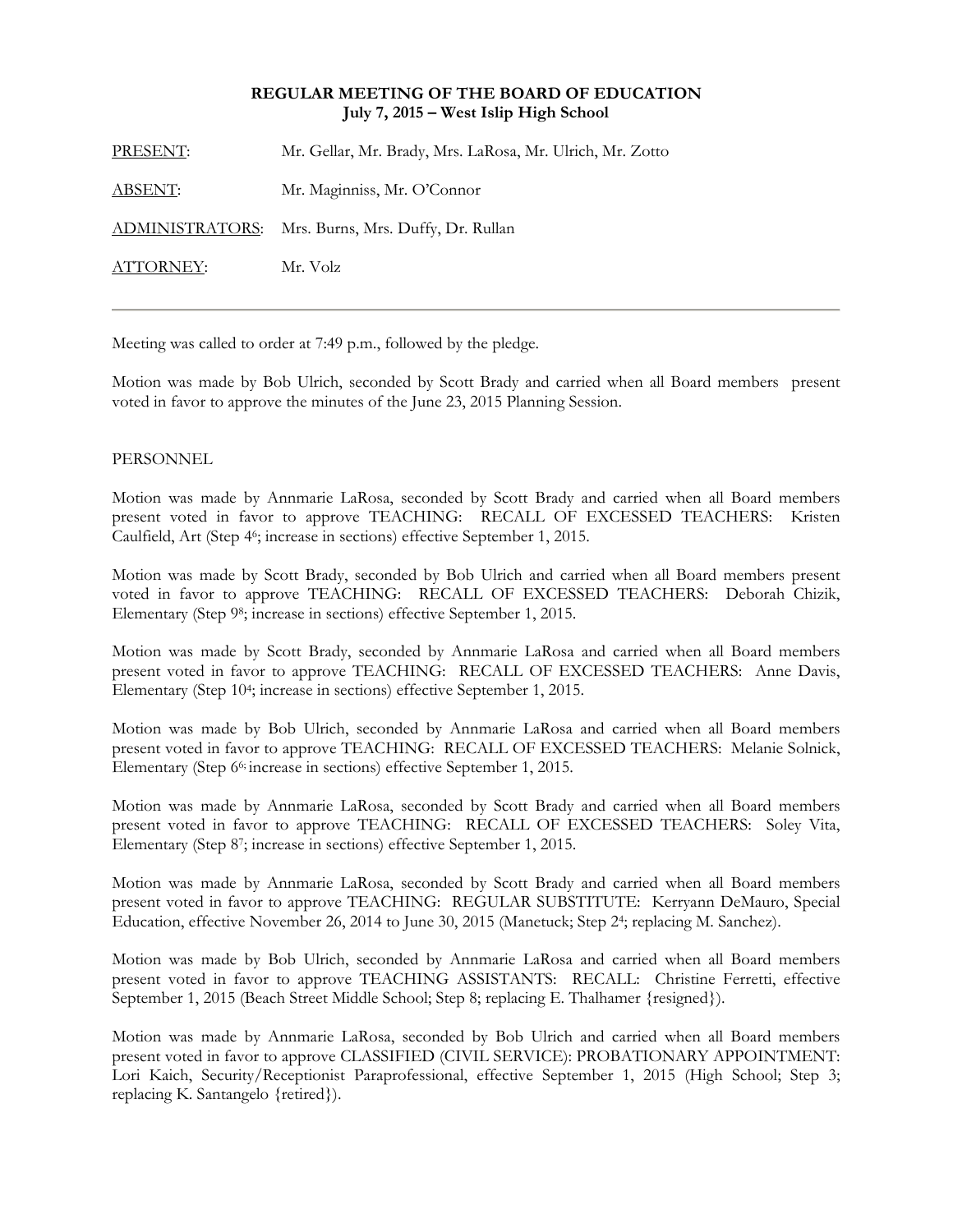Motion was made by Annmarie LaRosa, seconded by Mike Zotto and carried when all Board members present voted in favor to approve CLASSIFIED (CIVIL SERVICE): RESIGNATION: Annette Zelaya, Special Education Aide, effective June 26, 2015 (High School).

Motion was made by Mike Zotto, seconded by Bob Ulrich and carried when all Board members present voted in favor to approve CLASSIFIED (CIVIL SERVICE): SUBSTITUTE CUSTODIAN (\$9.75 per hour): Kyle Kickel, effective July 8, 2015.

Motion was made by Annmarie LaRosa, seconded by Bob Ulrich and carried when all Board members present voted in favor to approve OTHER: CLUBS/ADVISORS 2014-2015: High School: Gay-Straight Alliance, Nicole Perperis (half of second semester).

Motion was made by Scott Brady, seconded by Annmarie LaRosa and carried when all Board members present voted in favor to approve OTHER: FALL 2015 HIGH SCHOOL COACHES: FOOTBALL: James Dooley, Assistant Varsity Coach (approved at the June 11, 2015 BoE meeting as Varsity Volunteer Coach).

Motion was made by Annmarie LaRosa, seconded by Bob Ulrich and carried when all Board members present voted in favor to approve OTHER: PSAT/SAT COORDINATOR 2015-2016: Dennis Adams (\$5,000 stipend).

Motion was made by Scott Brady, seconded by Annmarie LaRosa and carried when all Board members present voted in favor to approve OTHER: REGENTS REVIEW PROGRAM SUMMER 2015: Regents Review Coordinator: Kathleen Sapanski; Regents Review Teachers: Algebra I: Christina Bivona, Thomas Longobardi; Algebra II: Tara Annunziata, James Como, Beth Crimi, Alyssa Urbach; Geometry: Alissa Ferrucci; Chemistry: Brian Haldenwang.

Motion was made by Bob Ulrich, seconded by Scott Brady and carried when all Board members present voted in favor to approve OTHER: CURRICULUM WRITING SUMMER 2015: Advanced Digital Photography: Dennis Mazzalonga; English Language Arts: Marissa Anselmo, Dina Barone, Kimberly Crouch, Dawn DiVisconti, Heather Enright, David Gershfeld, Siobhan Kelly, Barbara Krollage, Maria Lucie, Christine Maniscalco, Kevin McLoughlin, Jane Murray, Erika Nolan, Karen Nordland, Theresa Robertson, Tina Schaefer, Ann Staak. Mathematics: Tara Annunziata, Paul Bodnar, Nicole Cagno-Angerame, Beth Crimi, Danielle Davis, Alissa Ferrucci, Maureen Murphy, Karen Nordland, Paul Pekurney, Theresa Robertson, Alicia Sepulveda, Ann Staak, Michelle Studley, Alyssa Urbach, Nancy Yost.

Motion was made by Annmarie LaRosa, seconded by Bob Ulrich and carried when all Board members present voted in favor to approve OTHER: SUMMER INVESTIGATIONS PROGRAM 2015: Summer Investigations Aides: Debra Costantino, Tara Miller.

Motion was made by Annmarie LaRosa, seconded by Mike Zotto and carried when all Board members present voted in favor to approve OTHER: SUBSTITUTE TEACHING ASSISTANT (\$85 per diem): Teryn Aimetti, effective September 2, 2015; Sarah Jagiello, effective September 2, 2015; Jenna Seddon, effective September 2, 2015.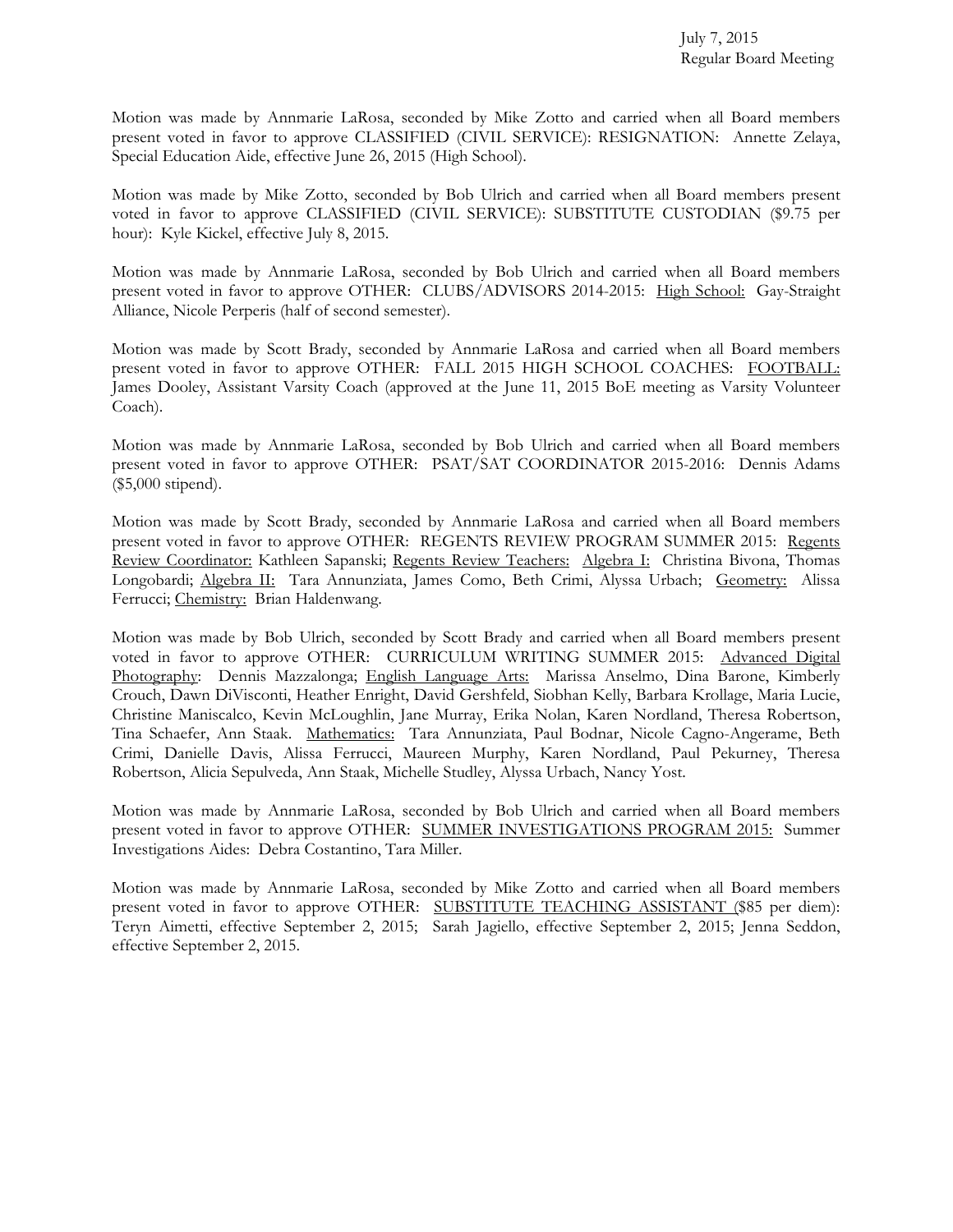July 7, 2015 Regular Board Meeting

#### CURRICULUM UPDATE

Dr. Rullan congratulated the graduating class of 2015 and informed the audience that this is the second year in a row that the International Baccalaureate Program had a 100% graduation rate. Dr. Rullan also spoke about end-of-year testing, summer curriculum writing, the results of the Algebra 2/Trigonometry Regent's exam and NYS grades 3-8 test results. A presentation of these results will take place at the September 10, 2015 Board meeting.

## REPORT OF BOARD COMMITTEES

### Policy Committee:

The committee had a Second Reading on the following policies: No. 3410 Maintenance of Public Order on School Property; No. 3412 Conduct at School Activities and Events; No. 3510 Emergency Closings; No. 3520 Use of Automated External Defibrillators.

Motion was made by Scott Brady, seconded by Mike Zotto and carried when all Board members present voted in favor to approve the above listed policies.

The committee had an **Annual Review** on the following policies: No. 5220 District Investments; No. 5412 Purchasing Procedures; No. 5421 Procurement of Goods & Services; No. 5610 Insurance; No. 5623 Use of School Owned Materials and Equipment; No. 5683 Districtwide Safety Committee; No. 6150 Alcohol, Drugs and Other Substances (School Personnel); No. 7320 Alcohol, Drugs and Other Substances (Students).

Motion was made by Annmarie LaRosa, seconded by Bob Ulrich and carried when all Board members present voted in favor to approve the above listed policies.

## FINANCIAL MATTERS

Motion was made by Bob Ulrich, seconded by Annmarie LaRosa, and carried when all Board members present voted in favor to approve the following donations: Ahold Financial/P.J. Bellew - \$1,799.37; Ahold Financial/Oquenock - \$752.75; Ahold Financial/Beach - \$1,557.03; Box Tops for Education/Beach – 793.50; Suffolk Association of Business Officials Scholarship 2015-2016/W. Islip HS - \$500.00; Suffolk Transportation Service, Inc. Scholarship 2015-2016/W. Islip HS - \$2,000.00.

Motion was made by Bob Ulrich, seconded by Scott Brady, and carried when all Board members present voted in favor to approve 2014-2015 Health Services Contract for: Manhasset UFSD - \$985.18.

Motion was made by Scott Brady, seconded by Annmarie LaRosa, and carried when all Board members present voted in favor to approve R.S. Abrams & Co., LLP 2015-2016 Engagement Letter.

Motion was made by Mike Zotto, seconded by Annmarie LaRosa, and carried when all Board members present voted in favor to approve Cullen & Danowski, LLP 2015-2016 Engagement Letter.

Motion was made by Mike Zotto, seconded by Annmarie LaRosa, and carried when all Board members present voted in favor to approve The Omni Group Service Agreement for 2015-2016.

Motion was made by Annmarie LaRosa, seconded by Scott Brady, and carried when all Board members present voted in favor to approve 2015-2016 Special Education Contracts: ACLD Kramer Learning Center, Hillcrest Educational Center, Inc., Little Flower School District, Maryhaven Center for Hope, The Hagedorn Little Village School, Mountain Lake Academy and Access 7 Services, Inc.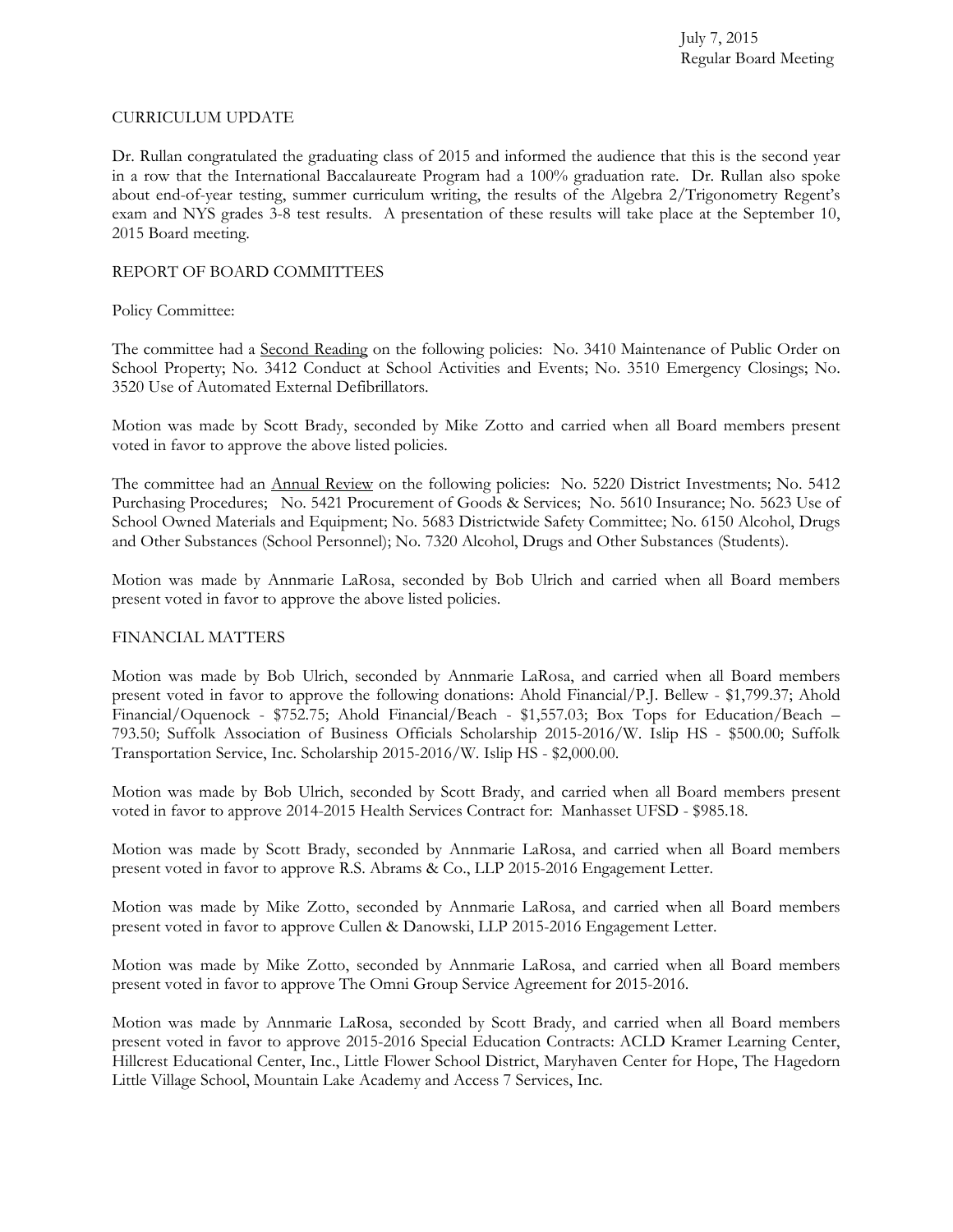## PRESIDENT'S REPORT

Motion was made by Scott Brady, seconded by Bob Ulrich, and carried when all Board members present voted in favor to approve South Shore Children's Center of West Islip Amendment to Lease.

Motion was made by Annmarie LaRosa, seconded by Scott Brady, and carried when all Board members present voted in favor to approve Resolution re: ASK US Amendment to Lease.

Motion was made by Bob Ulrich, seconded by Scott Brady, and carried when all Board members present voted in favor to approve Resolution re: Bridges Amendment to Lease.

Motion was made by Mike Zotto, seconded by Annmarie LaRosa, and carried when all Board members present voted in favor to approve WITA Memorandum of Agreement re: part-time status.

Mr. Gellar followed up with the audience regarding placing a gazebo on school grounds at the West Islip Library. Mr. Gellar visited the library grounds and determined there is not enough space for the gazebo without imposing on the athletic fields. Therefore, other locations should be considered, including the area in front of the Transportation building. Mr. Bosse, Director of Buildings and Grounds, will check that area for drainage issues and other concerns. Further discussion will take place at the August 26 Planning Session meeting.

# SUPERINTENDENT'S REPORT

Mrs. Burns informed the audience that high school graduation went very well. The IB program had a 100% graduation rate and three students scored 37 out of 45 possible points, while typically the average score is 29- 30. Mrs. Burns reminded the audience that the District Office is closed on Fridays through August 28.

## NOTICES/REMINDERS

Bob Ulrich thanked Mr. Bosse and Mrs. Burns for an amazing job regarding the Relay for Life event. \$77,000 was raised and a total of \$210,000 has been raised over the last three years.

Motion was made by Annmarie LaRosa, and seconded by Mike Zotto and carried when all Board members present voted in favor to adjourn to Executive Session at 8:17 p.m. for the purpose of discussing personnel, negotiations, and/or litigation.

Meeting reconvened at 9:42 p.m. on motion by Scott Brady, seconded by Annmarie LaRosa and carried when all Board members present voted in favor.

Motion was made by Scott Brady, and seconded by Bob Ulrich and carried when all Board members present voted in favor to approve a 1.62% salary increase for non-represented staff effective 7/1/2015. Upon retirement, confidential employees shall be permitted to accumulate up to 150 sick days, and convert to cash one hundred and thirty-five (135) unused accumulated sick days at a rate of \$150 per day, to a maximum payment of \$20,000.

Motion was made by Annmarie LaRosa, and seconded by Mike Zotto and carried when all Board members present voted in favor to adjourn to Super-Executive Session at 9:43 p.m. for the purpose of discussing personnel, negotiations, and/or litigation.